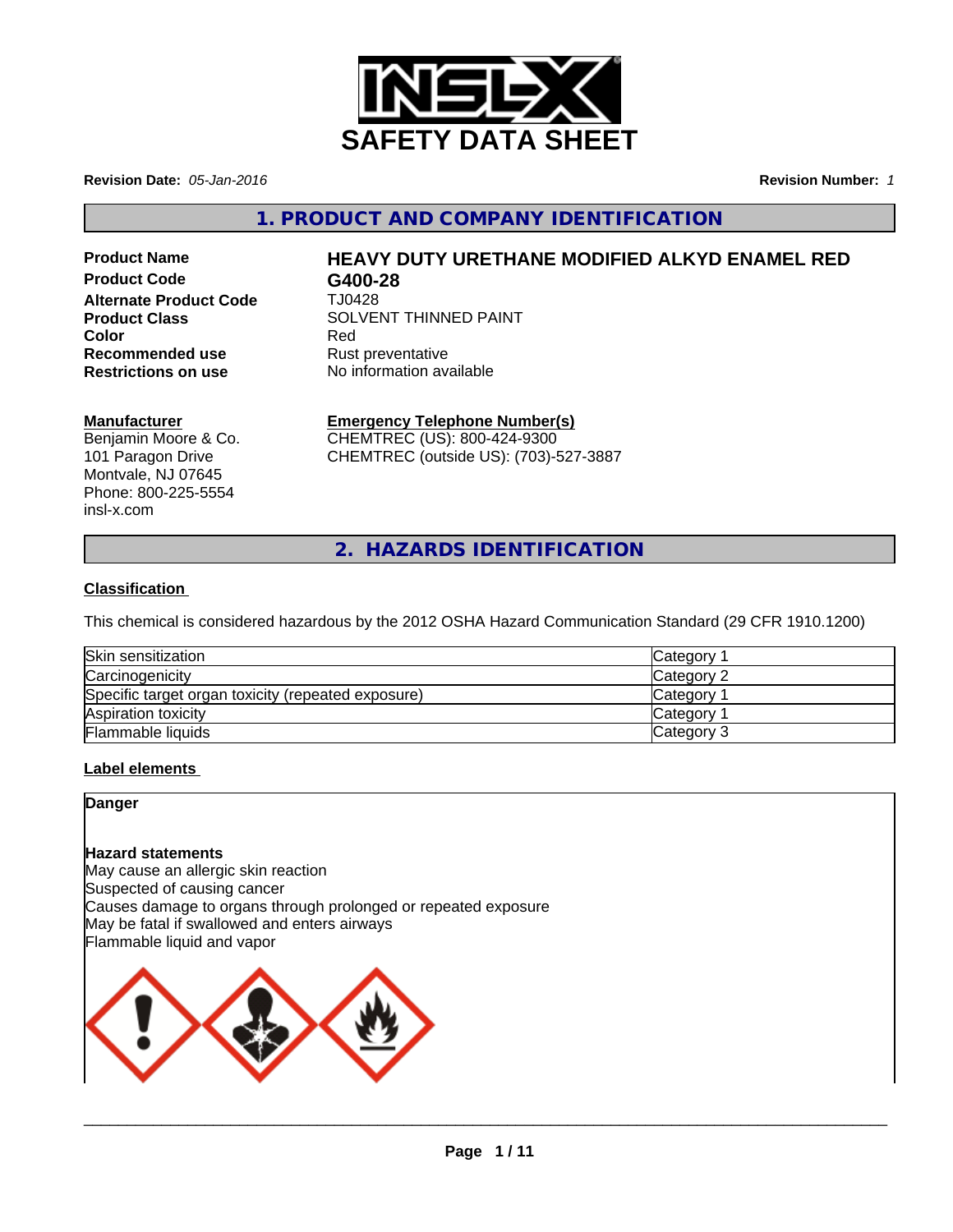**Appearance** liquid **Odor** solvent

# **Precautionary Statements - Prevention**

Obtain special instructions before use Do not handle until all safety precautions have been read and understood Use personal protective equipment as required Contaminated work clothing should not be allowed out of the workplace Wear protective gloves Do not breathe dust/fume/mist/vapors/spray Wash face, hands and any exposed skin thoroughly after handling Do not eat, drink or smoke when using this product Keep away from heat/sparks/open flames/hot surfaces, no smoking Keep container tightly closed Ground/bond container and receiving equipment Use explosion-proof electrical/ventilating/lighting/equipment Use only non-sparking tools Take precautionary measures against static discharge

#### **Precautionary Statements - Response**

If exposed or concerned get medical attention

#### **Skin**

If skin irritation or rash occurs get medical attention Wash contaminated clothing before reuse If on skin (or hair) take off immediately all contaminated clothing. Rinse skin with water **Ingestion** If swallowed immediately call a POISON CENTER or physician

Do NOT induce vomiting

#### **Fire**

In case of fire use CO2, dry chemical, or foam for extinction

## **Precautionary Statements - Storage**

Store locked up Store in a well-ventilated place. Keep cool

#### **Precautionary Statements - Disposal**

Dispose of contents/container to an approved waste disposal plant

## **Hazards not otherwise classified (HNOC)**

Not Applicable

#### **Other information**

No information available

#### **Other Hazards**

Rags, steel wool or waste soaked with this product may spontaneously catch fire if improperly discarded

### **Chemical Name CAS-No Weight % (max)** Stoddard solvent 8052-41-3 30 Kaolin 1332-58-7 1332-58-7 10 10 | 1332-58-7 10 | 1 Solvent naphtha, petroleum, light aromatic 64742-95-6 5 1,2,4-Trimethylbenzene 95-63-6 5 Cobalt bis(2-ethylhexanoate) 136-52-7 0.5 Methyl ethyl ketoxime **196-29-7** 0.5

# **3. COMPOSITION/INFORMATION ON INGREDIENTS**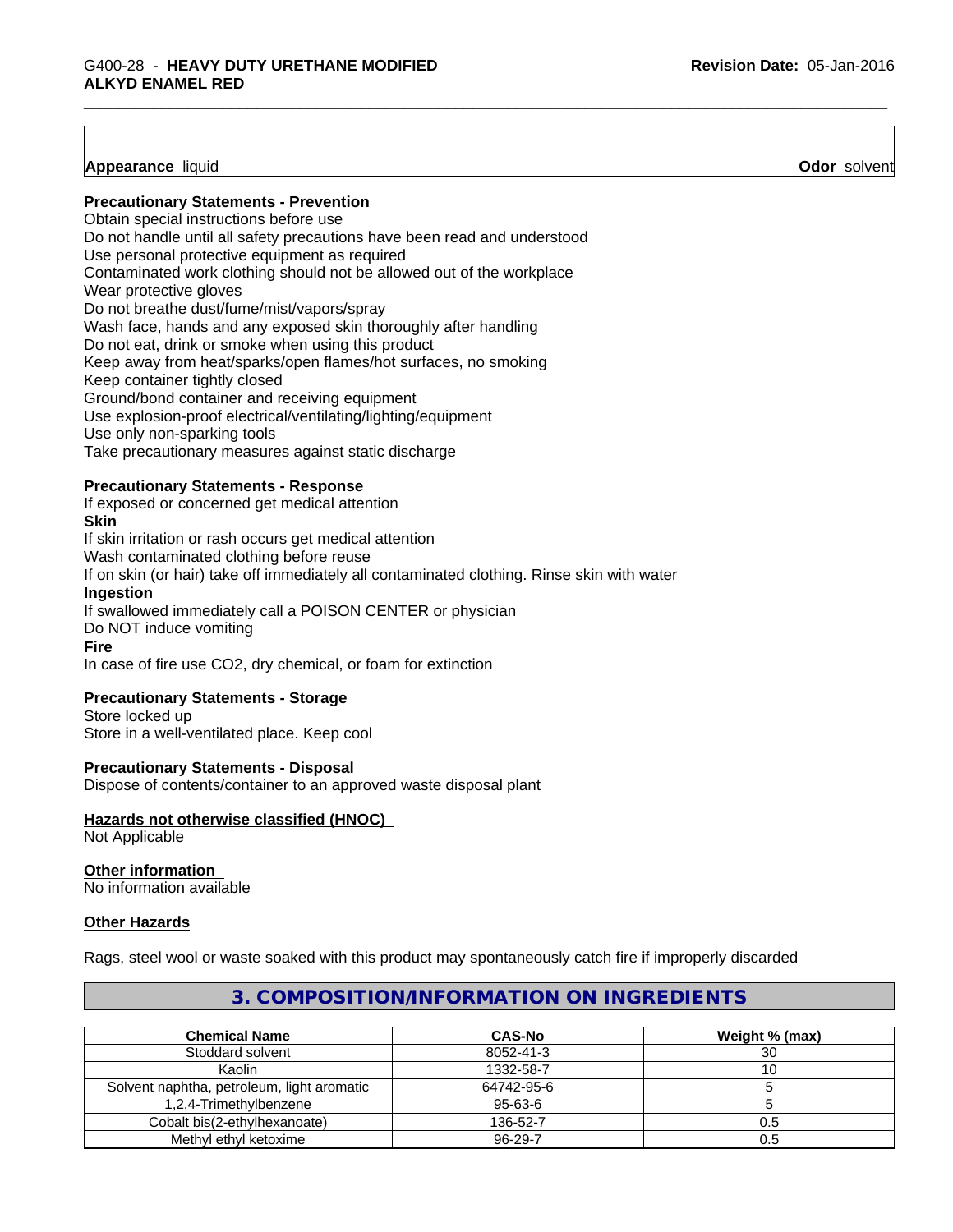### \_\_\_\_\_\_\_\_\_\_\_\_\_\_\_\_\_\_\_\_\_\_\_\_\_\_\_\_\_\_\_\_\_\_\_\_\_\_\_\_\_\_\_\_\_\_\_\_\_\_\_\_\_\_\_\_\_\_\_\_\_\_\_\_\_\_\_\_\_\_\_\_\_\_\_\_\_\_\_\_\_\_\_\_\_\_\_\_\_\_\_\_\_ G400-28 - **HEAVY DUTY URETHANE MODIFIED ALKYD ENAMEL RED**

| $-41$<br>,,,<br>--<br>ЕU<br>5115  | $00 - 4$<br>$\sqrt{ }$ | ິ.  |
|-----------------------------------|------------------------|-----|
| <br>—<br>. Ita<br>אור<br>ու<br>٦6 | ,,,                    | ◡.、 |

|                                                  | 4. FIRST AID MEASURES                                                                                                                                                                                                         |
|--------------------------------------------------|-------------------------------------------------------------------------------------------------------------------------------------------------------------------------------------------------------------------------------|
| <b>General Advice</b>                            | If symptoms persist, call a physician. Show this safety data sheet to the doctor in<br>attendance.                                                                                                                            |
| <b>Eye Contact</b>                               | Immediately flush with plenty of water. After initial flushing, remove any contact<br>lenses and continue flushing for at least 15 minutes. Keep eye wide open while<br>rinsing. If symptoms persist, call a physician.       |
| <b>Skin Contact</b>                              | Wash off immediately with soap and plenty of water removing all contaminated<br>clothes and shoes. If skin irritation persists, call a physician. Wash clothing before<br>reuse. Destroy contaminated articles such as shoes. |
| <b>Inhalation</b>                                | Move to fresh air. If symptoms persist, call a physician.<br>If not breathing, give artificial respiration. Call a physician immediately.                                                                                     |
| Ingestion                                        | Clean mouth with water and afterwards drink plenty of water. Do not induce<br>vomiting without medical advice. Never give anything by mouth to an unconscious<br>person. Consult a physician.                                 |
| <b>Protection Of First-Aiders</b>                | Use personal protective equipment.                                                                                                                                                                                            |
| <b>Most Important</b><br><b>Symptoms/Effects</b> | May cause allergic skin reaction.                                                                                                                                                                                             |
| <b>Notes To Physician</b>                        | Treat symptomatically.                                                                                                                                                                                                        |
|                                                  |                                                                                                                                                                                                                               |

**5. FIRE-FIGHTING MEASURES**

| As in any fire, wear self-contained breathing apparatus<br><b>Protective Equipment And Precautions For</b><br>pressure-demand, MSHA/NIOSH (approved or equivalent)<br><b>Firefighters</b><br>and full protective gear.<br><b>Specific Hazards Arising From The Chemical</b><br>Combustible material. Closed containers may rupture if<br>exposed to fire or extreme heat. Keep product and empty<br>container away from heat and sources of ignition. Thermal<br>decomposition can lead to release of irritating gases and<br>vapors.<br><b>Sensitivity To Mechanical Impact</b><br>No.<br><b>Sensitivity To Static Discharge</b><br>Yes<br><b>Flash Point Data</b><br>104<br>Flash Point (°F)<br>Flash Point (°C)<br>40<br><b>PMCC</b><br><b>Flash Point Method</b><br><b>Flammability Limits In Air</b> |                                               |  |
|-----------------------------------------------------------------------------------------------------------------------------------------------------------------------------------------------------------------------------------------------------------------------------------------------------------------------------------------------------------------------------------------------------------------------------------------------------------------------------------------------------------------------------------------------------------------------------------------------------------------------------------------------------------------------------------------------------------------------------------------------------------------------------------------------------------|-----------------------------------------------|--|
|                                                                                                                                                                                                                                                                                                                                                                                                                                                                                                                                                                                                                                                                                                                                                                                                           |                                               |  |
|                                                                                                                                                                                                                                                                                                                                                                                                                                                                                                                                                                                                                                                                                                                                                                                                           |                                               |  |
|                                                                                                                                                                                                                                                                                                                                                                                                                                                                                                                                                                                                                                                                                                                                                                                                           |                                               |  |
|                                                                                                                                                                                                                                                                                                                                                                                                                                                                                                                                                                                                                                                                                                                                                                                                           |                                               |  |
|                                                                                                                                                                                                                                                                                                                                                                                                                                                                                                                                                                                                                                                                                                                                                                                                           |                                               |  |
|                                                                                                                                                                                                                                                                                                                                                                                                                                                                                                                                                                                                                                                                                                                                                                                                           |                                               |  |
|                                                                                                                                                                                                                                                                                                                                                                                                                                                                                                                                                                                                                                                                                                                                                                                                           | Not available<br><b>Lower Explosion Limit</b> |  |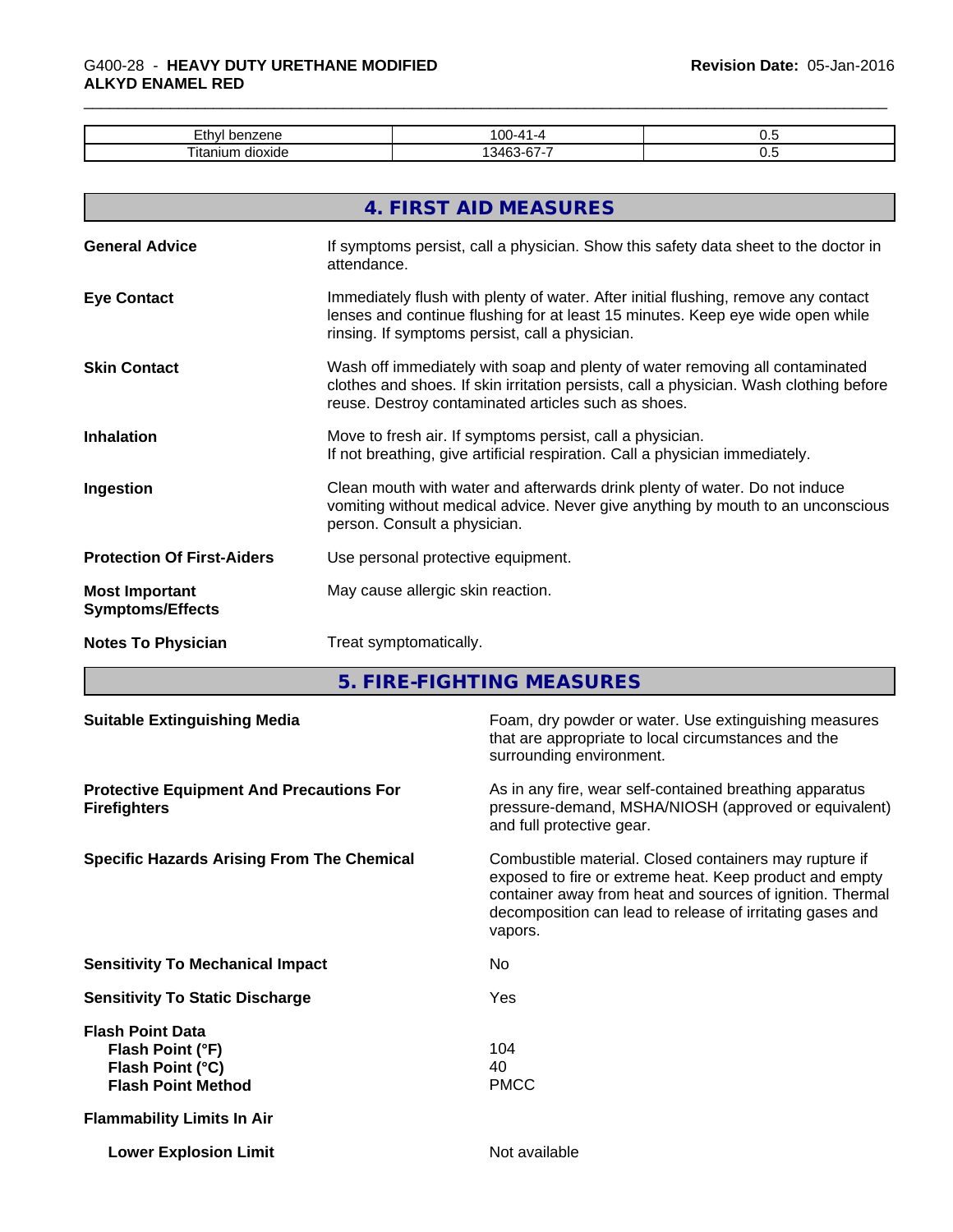# **Upper Explosion Limit** Not available

**NFPA Health:** 1 **Flammability:** 2 **Instability:** 0 **Special:** Not Applicable

#### **NFPA Legend**

- 0 Not Hazardous
- 1 Slightly
- 2 Moderate
- 3 High
- 4 Severe

*The ratings assigned are only suggested ratings, the contractor/employer has ultimate responsibilities for NFPA ratings where this system is used.*

*Additional information regarding the NFPA rating system is available from the National Fire Protection Agency (NFPA) at www.nfpa.org.*

# **6. ACCIDENTAL RELEASE MEASURES Personal Precautions** Use personal protective equipment. Remove all sources of ignition. **Other Information** Prevent further leakage or spillage if safe to do so. Do not allow material to contaminate ground water system. Prevent product from entering drains. Do not flush into surface water or sanitary sewer system. Local authorities should be advised if significant spillages cannot be contained. **Environmental Precautions** See Section 12 for additional Ecological Information. **Methods For Clean-Up** Dam up. Soak up with inert absorbent material. Pick up and transfer to properly labeled containers. Clean contaminated surface thoroughly. **7. HANDLING AND STORAGE Handling** Use only in area provided with appropriate exhaust ventilation. Do not breathe vapors or spray mist. Wear personal protective equipment. Take precautionary measures against static discharges. To avoid ignition of vapors by static electricity discharge, all metal parts of the equipment must be grounded. Keep away from open flames, hot surfaces and sources of ignition. **Storage** Keep containers tightly closed in a dry, cool and well-ventilated place. Keep away from heat. Keep away from open flames, hot surfaces and sources of ignition. Keep in properly labeled containers. Keep out of the reach of children. **DANGER** - Rags, steel wool or waste soaked with this product may spontaneously catch fire if improperly discarded. Immediately after use, place rags, steel wool or waste in a sealed water-filled metal container. **Incompatible Materials** Incompatible with strong acids and bases and strong oxidizing agents.

# **8. EXPOSURE CONTROLS / PERSONAL PROTECTION**

#### **Exposure Limits**

| <b>Chemical Name</b> | <b>ACGIH</b>             | <b>OSHA</b>                      |
|----------------------|--------------------------|----------------------------------|
| Stoddard solvent     | 100 ppm - TWA            | 2900 mg/m <sup>3</sup> - TWA     |
|                      |                          | 500 ppm - TWA                    |
| Kaolin               | $2 \text{ mg/m}^3$ - TWA | 15 mg/m <sup>3</sup> - TWA total |
|                      |                          | $5 \text{ mg/m}^3$ - TWA         |
| Ethyl benzene        | 20 ppm - TWA             | 100 ppm - TWA                    |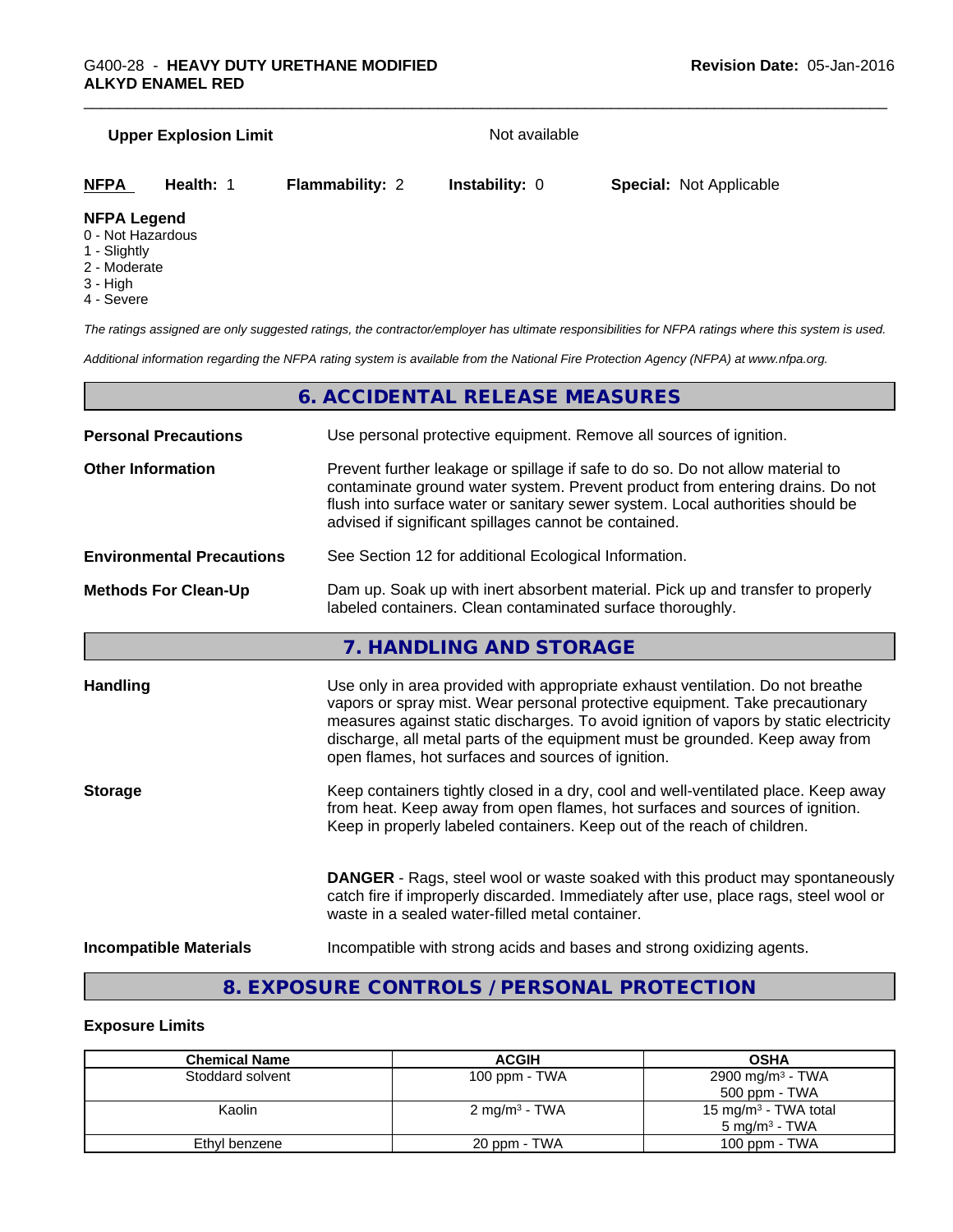#### \_\_\_\_\_\_\_\_\_\_\_\_\_\_\_\_\_\_\_\_\_\_\_\_\_\_\_\_\_\_\_\_\_\_\_\_\_\_\_\_\_\_\_\_\_\_\_\_\_\_\_\_\_\_\_\_\_\_\_\_\_\_\_\_\_\_\_\_\_\_\_\_\_\_\_\_\_\_\_\_\_\_\_\_\_\_\_\_\_\_\_\_\_ G400-28 - **HEAVY DUTY URETHANE MODIFIED ALKYD ENAMEL RED**

|                                                          |                                                     | TWA<br>10F<br>ma<br>$\overline{\phantom{a}}$<br><b>v</b> v <i>l</i> |
|----------------------------------------------------------|-----------------------------------------------------|---------------------------------------------------------------------|
| $\sim$<br><br>$\sim$<br>∣ita<br><b>PIOVIA</b><br>gioxige | ---<br>™∆ ∆<br>1/m<br>.<br>$\overline{\phantom{a}}$ | TWA<br>1/n<br><b>v</b> v <i>l</i><br>.<br>∼                         |

#### **Legend**

ACGIH - American Conference of Governmental Industrial Hygienists Exposure Limits OSHA - Occupational Safety & Health Administration Exposure Limits N/E - Not Established

**Engineering Measures** Ensure adequate ventilation, especially in confined areas.

#### **Personal Protective Equipment**

| <b>Eye/Face Protection</b>    | Safety glasses with side-shields.                                                                                                                                                                                                                                                                                            |
|-------------------------------|------------------------------------------------------------------------------------------------------------------------------------------------------------------------------------------------------------------------------------------------------------------------------------------------------------------------------|
| <b>Skin Protection</b>        | Long sleeved clothing. Protective gloves.                                                                                                                                                                                                                                                                                    |
| <b>Respiratory Protection</b> | In operations where exposure limits are exceeded, use a NIOSH approved<br>respirator that has been selected by a technically qualified person for the specific<br>work conditions. When spraying the product or applying in confined areas, wear a<br>NIOSH approved respirator specified for paint spray or organic vapors. |
| <b>Hygiene Measures</b>       | Avoid contact with skin, eyes and clothing. Remove and wash contaminated<br>clothing before re-use. Wash thoroughly after handling. When using do not eat,<br>drink or smoke.                                                                                                                                                |

# **9. PHYSICAL AND CHEMICAL PROPERTIES**

| Appearance                                     | liquid                   |
|------------------------------------------------|--------------------------|
| Odor                                           | solvent                  |
| <b>Odor Threshold</b>                          | No information available |
| Density (Ibs/gal)                              | $8.2 - 8.3$              |
| <b>Specific Gravity</b>                        | $0.98 - 0.99$            |
| pH                                             | No information available |
| <b>Viscosity (cps)</b>                         | No information available |
| <b>Solubility</b>                              | No information available |
| <b>Water Solubility</b>                        | No information available |
| <b>Evaporation Rate</b>                        | No information available |
| <b>Vapor Pressure</b>                          | No information available |
| <b>Vapor Density</b>                           | No information available |
| Wt. % Solids                                   | $60 - 70$                |
| <b>Vol. % Solids</b>                           | $50 - 60$                |
| Wt. % Volatiles                                | $30 - 40$                |
| <b>Vol. % Volatiles</b>                        | $40 - 50$                |
| <b>VOC Regulatory Limit (g/L)</b>              | $340$                    |
| <b>Boiling Point (°F)</b>                      | 315                      |
| <b>Boiling Point (°C)</b>                      | 157                      |
| <b>Freezing Point (°F)</b>                     | No information available |
| <b>Freezing Point (°C)</b>                     | No information available |
| Flash Point (°F)                               | 104                      |
| Flash Point (°C)                               | 40                       |
| <b>Flash Point Method</b>                      | <b>PMCC</b>              |
| <b>Flammability (solid, gas)</b>               | Not applicable           |
| <b>Upper Explosion Limit</b>                   | No information available |
| <b>Lower Explosion Limit</b>                   | No information available |
| <b>Autoignition Temperature (°F)</b>           | No information available |
| <b>Autoignition Temperature (°C)</b>           | No information available |
| Decomposition Temperature (°F)                 | No information available |
| Decomposition Temperature (°C)                 | No information available |
| <b>Partition Coefficient (n-octanol/water)</b> | No information available |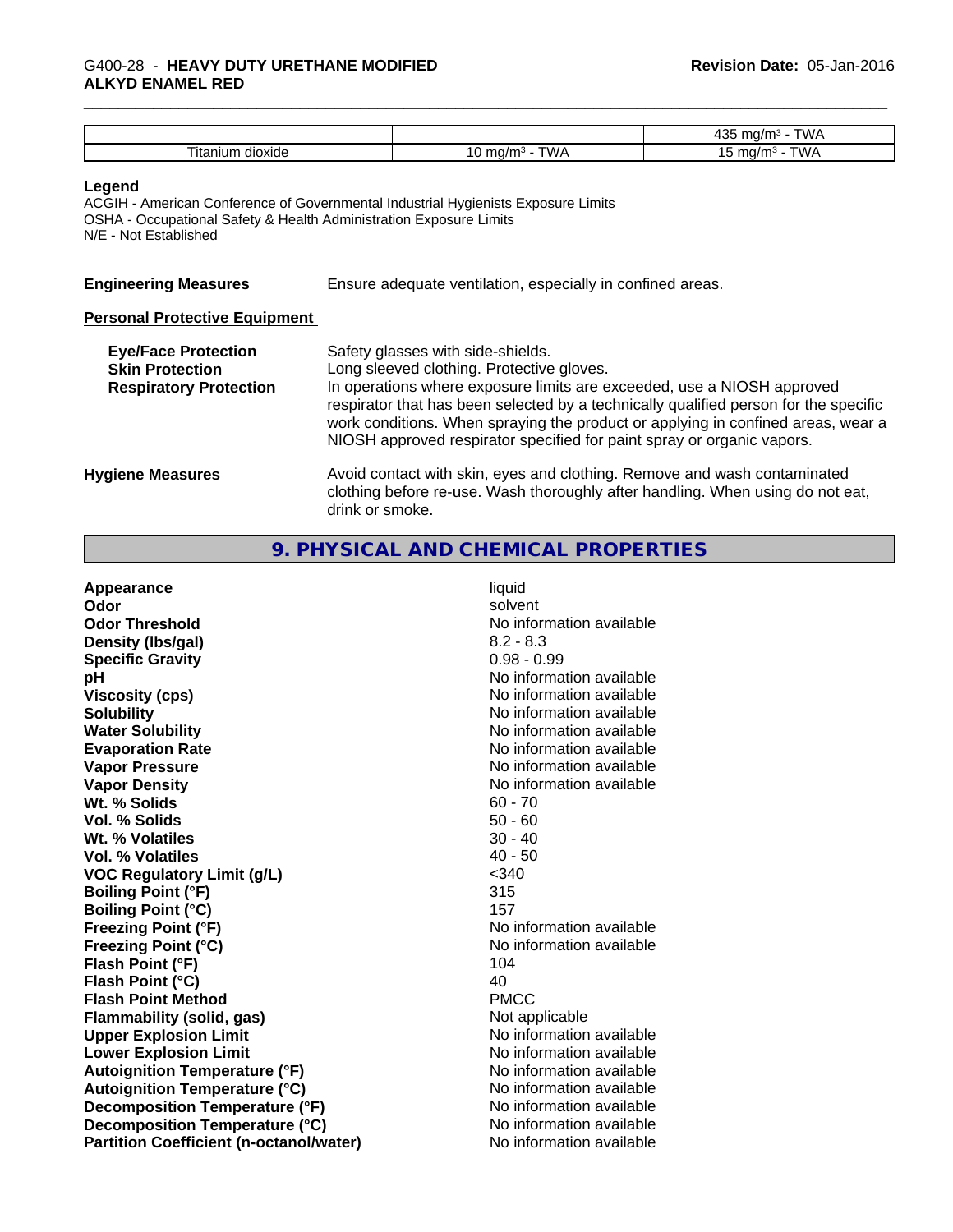# **10. STABILITY AND REACTIVITY**

| <b>Reactivity</b>                         | Not Applicable                                                                           |
|-------------------------------------------|------------------------------------------------------------------------------------------|
| <b>Chemical Stability</b>                 | Stable under normal conditions. Hazardous polymerisation<br>does not occur.              |
| <b>Conditions To Avoid</b>                | Keep away from open flames, hot surfaces, static<br>electricity and sources of ignition. |
| <b>Incompatible Materials</b>             | Incompatible with strong acids and bases and strong<br>oxidizing agents.                 |
| <b>Hazardous Decomposition Products</b>   | Thermal decomposition can lead to release of irritating<br>gases and vapors.             |
| <b>Possibility Of Hazardous Reactions</b> | None under normal conditions of use.                                                     |

# **11. TOXICOLOGICAL INFORMATION**

#### **Product Information**

#### **Information on likely routes of exposure**

**Principal Routes of Exposure** Eye contact, skin contact and inhalation.

**Acute Toxicity** 

**Product Information** Repeated or prolonged exposure to organic solvents may lead to permanent brain and nervous system damage. Intentional misuse by deliberately concentrating and inhaling vapors may be harmful or fatal.

#### **Information on toxicological effects**

| <b>Symptoms</b>                 | No information available.                                                                                                                                                                                                            |
|---------------------------------|--------------------------------------------------------------------------------------------------------------------------------------------------------------------------------------------------------------------------------------|
|                                 | Delayed and immediate effects as well as chronic effects from short and long-term exposure                                                                                                                                           |
| Eye contact                     | Contact with eyes may cause irritation.                                                                                                                                                                                              |
| <b>Skin contact</b>             | May cause skin irritation and/or dermatitis. Prolonged skin contact may defat the<br>skin and produce dermatitis.                                                                                                                    |
| Ingestion                       | Ingestion may cause irritation to mucous membranes. Small amounts of this<br>product aspirated into the respiratory system during ingestion or vomiting may<br>cause mild to severe pulmonary injury, possibly progressing to death. |
| <b>Inhalation</b>               | High vapor / aerosol concentrations are irritating to the eyes, nose, throat and<br>lungs and may cause headaches, dizziness, drowsiness, unconsciousness, and<br>other central nervous system effects.                              |
| Sensitization:                  | May cause an allergic skin reaction.                                                                                                                                                                                                 |
| <b>Neurological Effects</b>     | No information available.                                                                                                                                                                                                            |
| <b>Mutagenic Effects</b>        | No information available.                                                                                                                                                                                                            |
| <b>Reproductive Effects</b>     | No information available.                                                                                                                                                                                                            |
| <b>Developmental Effects</b>    | No information available.                                                                                                                                                                                                            |
| <b>Target Organ Effects</b>     | No information available.                                                                                                                                                                                                            |
| <b>STOT - repeated exposure</b> | No information available.                                                                                                                                                                                                            |
| <b>STOT - single exposure</b>   | No information available.                                                                                                                                                                                                            |
| Other adverse effects           | No information available.                                                                                                                                                                                                            |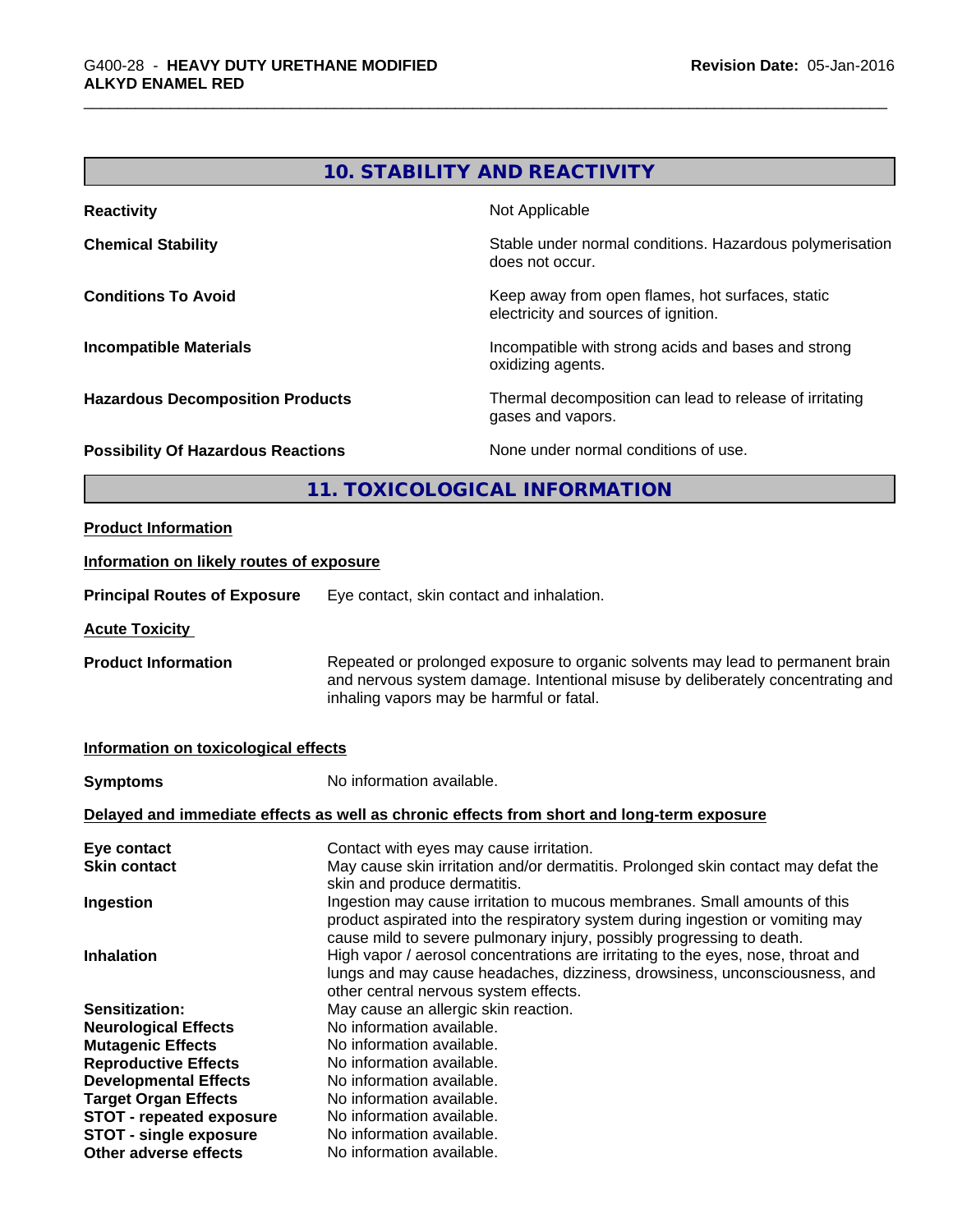#### **Aspiration Hazard** May be harmful if swallowed and enters airways. Small amounts of this product aspirated into the respiratory system during ingestion or vomiting may cause mild to severe pulmonary injury, possibly progressing to death.

#### **Numerical measures of toxicity**

**The following values are calculated based on chapter 3.1 of the GHS document**

| ATEmix (oral)                        | 232489 mg/kg |
|--------------------------------------|--------------|
| <b>ATEmix (dermal)</b>               | 60570 mg/kg  |
| <b>ATEmix (inhalation-dust/mist)</b> | 106.3 mg/L   |

#### **Component**

#### **Acute Toxicity**

Stoddard solvent LD50 Oral: > 5,000 mg/kg (Rat) LD50 Dermal: > 3160 mg/kg (Rabbit) LC50 Inhalation (Vapor): > 6.1 mg/L (Rat) Kaolin LD50 Oral: > 5000 mg/kg (Rat) Solvent naphtha, petroleum, light aromatic LD50 Oral: 8400 mg/kg (Rat) 1,2,4-Trimethylbenzene LD50 Oral: 5000 mg/kg (Rat) LC50 Inhalation (Vapor): 18000 mg/m<sup>3</sup> (Rat, 4 hr.) Methyl ethyl ketoxime LD50 Oral: 930 mg/kg (Rat) LD50 Dermal: 200 µL/kg (Rabbit) LC50 Inhalation (Vapor): > 4.8 mg/L (Rat) Ethyl benzene LD50 Oral: 3500 mg/kg (Rat) LD50 Dermal: > 5000 mg/kg (Rabbit) LC50 Inhalation (Vapor): 55000 mg/m<sup>3</sup> (Rat, 2 hr.) Titanium dioxide LD50 Oral: > 10000 mg/kg (Rat) LD50 Dermal:  $> 10000$  mg/m<sup>3</sup> (Rabbit) LC50 Inhalation (Dust):  $> 6.82$  mg/L (Rat, 4 hr.)

#### **Carcinogenicity**

*The information below indicateswhether each agency has listed any ingredient as a carcinogen:.*

| <b>Chemical Name</b>         | <b>IARC</b>         | <b>NTP</b> | <b>OSHA Carcinogen</b> |
|------------------------------|---------------------|------------|------------------------|
|                              | 2B - Possible Human |            |                        |
| Cobalt bis(2-ethylhexanoate) | Carcinogen          |            |                        |
|                              | 2B - Possible Human |            | Listed                 |
| Ethyl benzene                | Carcinogen          |            |                        |
|                              | 2B - Possible Human |            | Listed                 |
| Titanium dioxide             | Carcinogen          |            |                        |

Although IARC has classified titanium dioxide as possibly carcinogenic to humans (2B), their summary concludes: "No significant exposure to titanium dioxide is thought to occur during the use of products in which titanium dioxide is bound to other materials, such as paint."

Cobalt and cobalt compounds are listed as possible human carcinogens by IARC (2B). However, there isinadequate evidence of the carcinogenicity of cobalt and cobalt compounds in humans.

#### **Legend**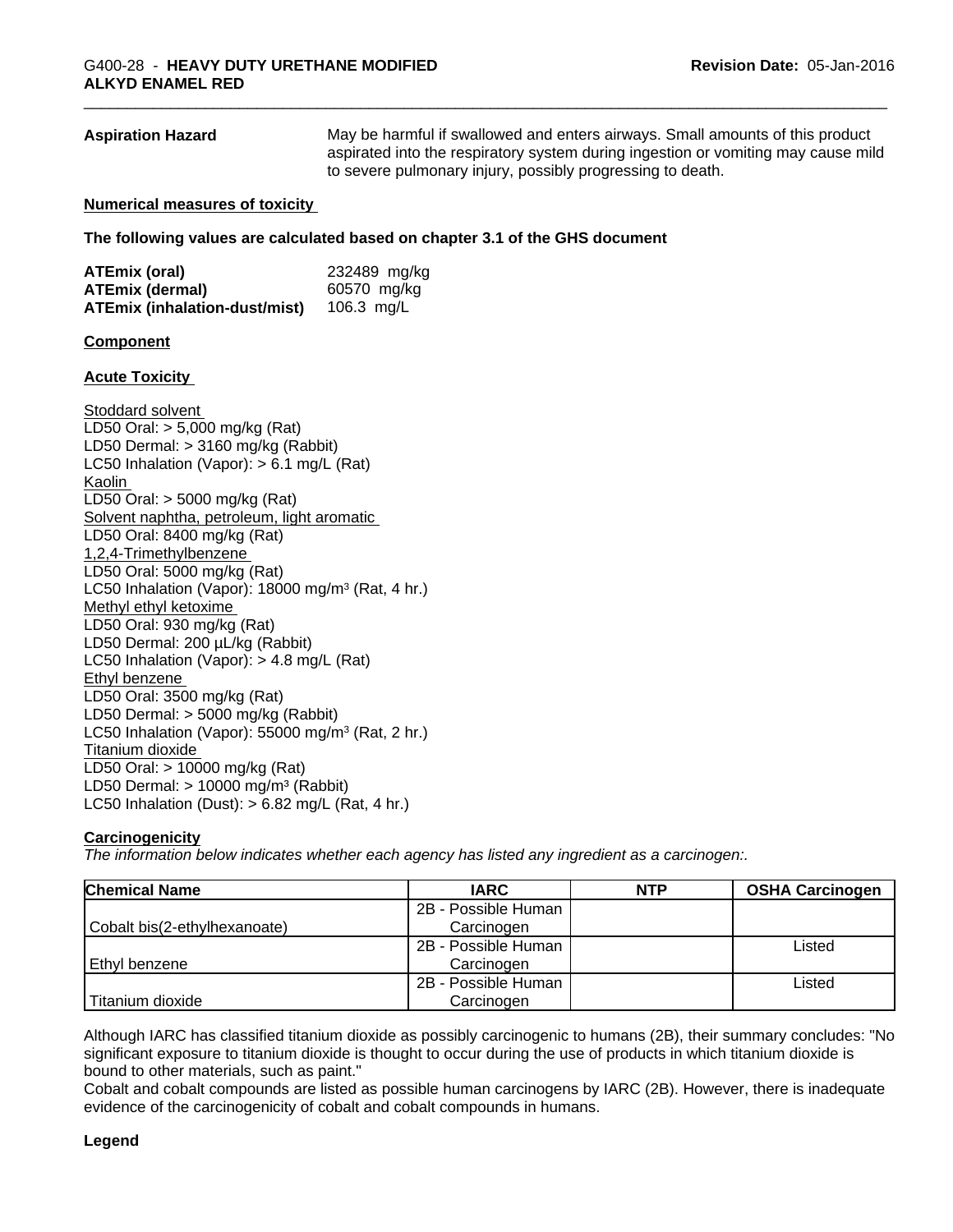IARC - International Agency for Research on Cancer NTP - National Toxicity Program OSHA - Occupational Safety & Health Administration

**12. ECOLOGICAL INFORMATION**

## **Ecotoxicity Effects**

The environmental impact of this product has not been fully investigated.

#### **Product Information**

#### **Acute Toxicity to Fish**

No information available

#### **Acute Toxicity to Aquatic Invertebrates**

No information available

#### **Acute Toxicity to Aquatic Plants**

No information available

#### **Persistence / Degradability**

No information available.

#### **Bioaccumulation / Accumulation**

No information available.

#### **Mobility in Environmental Media**

No information available.

#### **Ozone**

No information available

#### **Component**

#### **Acute Toxicity to Fish**

Methyl ethyl ketoxime LC50: 48 mg/L (Bluegill sunfish - 96 hr.) Ethyl benzene LC50: 12.1 mg/L (Fathead Minnow - 96 hr.) Titanium dioxide  $LC50:$  > 1000 mg/L (Fathead Minnow - 96 hr.)

#### **Acute Toxicity to Aquatic Invertebrates**

Methyl ethyl ketoxime EC50: 750 mg/L (Daphnia magna - 48 hr.) Ethyl benzene EC50: 1.8 mg/L (Daphnia magna - 48 hr.)

#### **Acute Toxicity to Aquatic Plants**

Ethyl benzene EC50: 4.6 mg/L (Green algae (Scenedesmus subspicatus), 72 hrs.)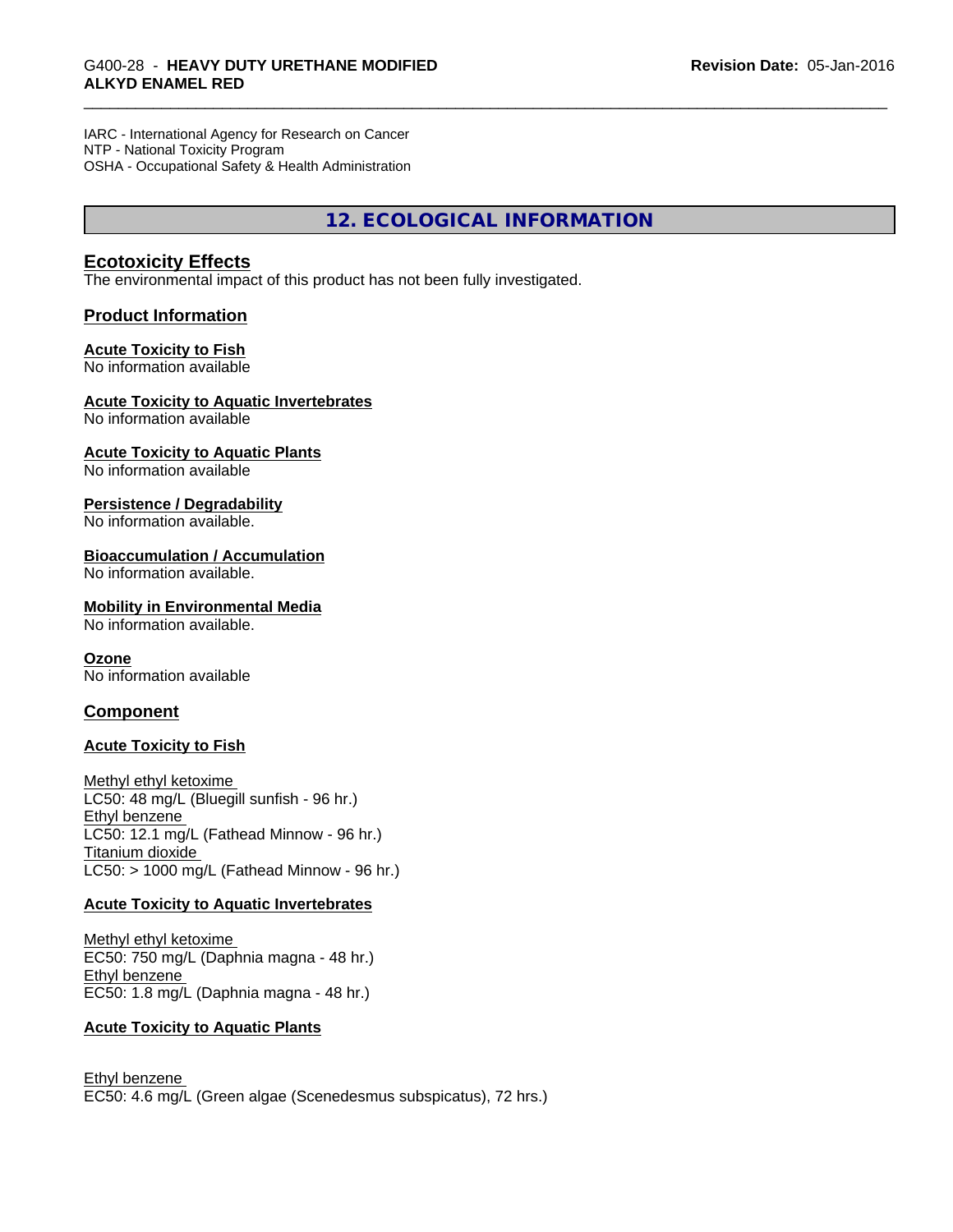| 13. DISPOSAL CONSIDERATIONS                                                                                                                                                                                                           |
|---------------------------------------------------------------------------------------------------------------------------------------------------------------------------------------------------------------------------------------|
| Dispose of in accordance with federal, state, provincial, and local regulations.<br>Local requirements may vary, consult your sanitation department or<br>state-designated environmental protection agency for more disposal options. |
| Emptied containers may retain product residue. Follow label warnings even after<br>container is emptied. Residual vapors may explode on ignition.                                                                                     |
|                                                                                                                                                                                                                                       |

#### **14. TRANSPORT INFORMATION**

| <b>DOT</b> |
|------------|
|------------|

| <b>Proper Shipping Name</b>     | Paint                               |
|---------------------------------|-------------------------------------|
| <b>Hazard Class</b>             | 3                                   |
| UN-No                           | UN1263                              |
| <b>Packing Group</b>            | Ш                                   |
| <b>Reportable Quantity (RQ)</b> | Xylenes mixed isomers: RQ kg= 45.40 |
| <b>Description</b>              | UN1263. Paint. . 3. III. RQ         |

In the US this material may be reclassified as a Combustible Liquid and is not regulated in containers of less than 119 gallons (450 liters) via surface transportation (refer to 49CFR173.120(b)(2) for further information).

| <b>ICAO / IATA</b> | Contact the preparer for further information. |
|--------------------|-----------------------------------------------|
| IMDG / IMO         | Contact the preparer for further information. |

**15. REGULATORY INFORMATION**

# **International Inventories**

| <b>TSCA: United States</b> | Yes - All components are listed or exempt. |
|----------------------------|--------------------------------------------|
| DSL: Canada                | Yes - All components are listed or exempt. |

## **Federal Regulations**

#### **SARA 311/312 hazardous categorization**

| Acute Health Hazard               | Yes |
|-----------------------------------|-----|
| Chronic Health Hazard             | Yes |
| Fire Hazard                       | Yes |
| Sudden Release of Pressure Hazard | Nο  |
| Reactive Hazard                   | N٥  |

#### **SARA 313**

Section 313 of Title III of the Superfund Amendments and Reauthorization Act of 1986 (SARA). This product contains a chemical or chemicals which are subject to the reporting requirements of the Act and Title 40 of the Code of Federal Regulations, Part 372:

| <b>Chemical Name</b>   | <b>CAS-No</b> | Weight % (max) | <b>CERCLA/SARA 313</b><br>(de minimis concentration) |
|------------------------|---------------|----------------|------------------------------------------------------|
| 1,2,4-Trimethylbenzene | 95-63-6       |                |                                                      |
| Ethyl benzene          | 100-41-4      | 0.5            |                                                      |

**Clean Air Act,Section 112 Hazardous Air Pollutants (HAPs) (see 40 CFR 61)** This product contains the following HAPs: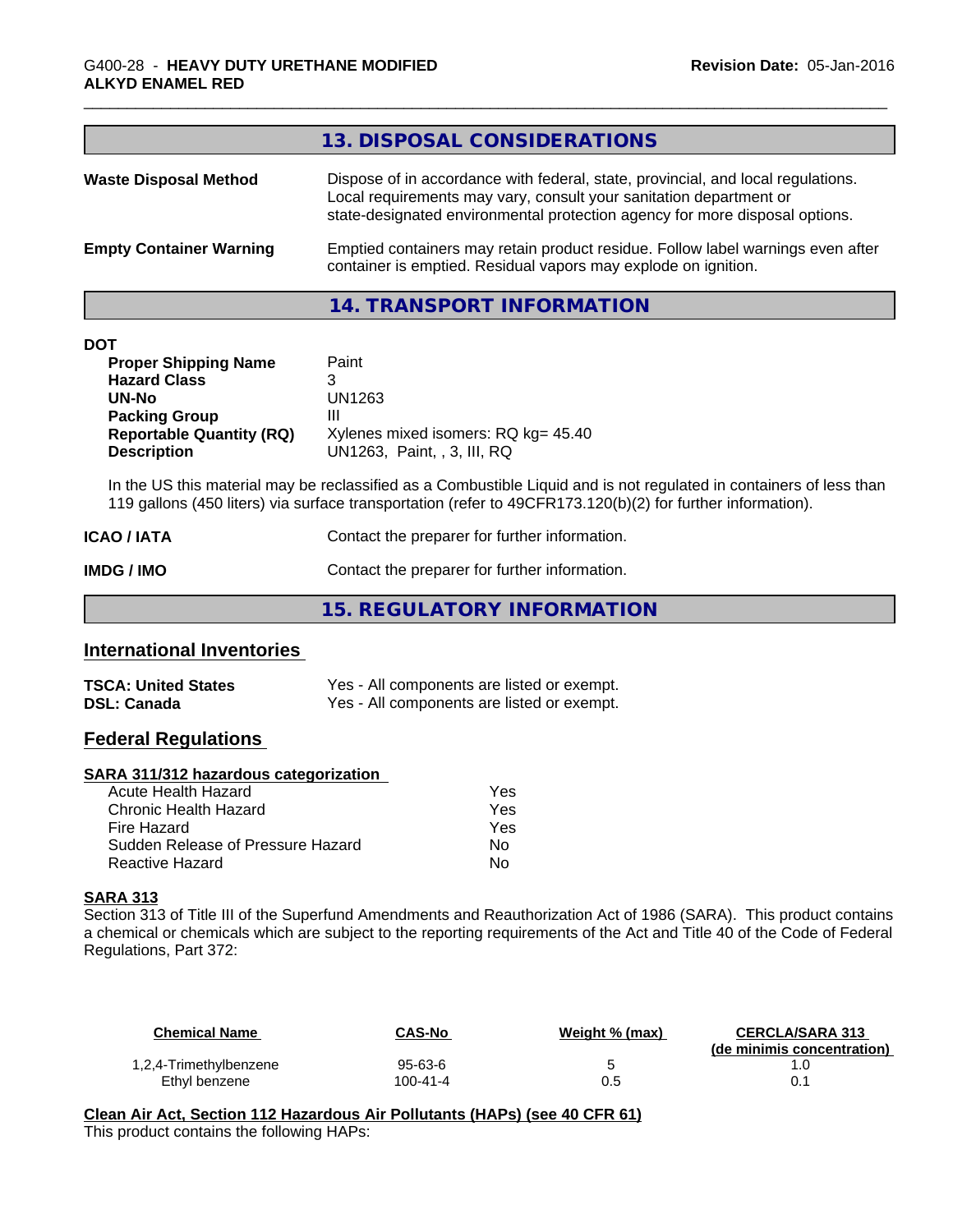| <b>Chemical Name</b>         | CAS-No         | Weight % (max) | <b>Hazardous Air Pollutant</b><br>(HAP) |
|------------------------------|----------------|----------------|-----------------------------------------|
| Cobalt bis(2-ethylhexanoate) | 136-52-7       | 0.5            | ∟isted                                  |
| Ethyl benzene                | $100 - 41 - 4$ | 0.5            | _isted                                  |

#### **State Regulations**

#### **California Proposition 65**

This product may contain small amounts of materials known to the state of California to cause cancer or reproductive *harm.*

#### **State Right-to-Know**

| <b>Chemical Name</b>         | <b>Massachusetts</b> | <b>New Jersey</b> | Pennsylvania |
|------------------------------|----------------------|-------------------|--------------|
| Stoddard solvent             |                      |                   |              |
| Kaolin                       |                      |                   |              |
| 1,2,4-Trimethylbenzene       |                      |                   |              |
| Cobalt bis(2-ethylhexanoate) |                      |                   |              |
| Ethyl benzene                |                      |                   |              |
| Titanium dioxide             |                      |                   |              |

#### **Legend**

X - Listed

# **16. OTHER INFORMATION**

**HMIS** - **Health:** 1\* **Flammability:** 2 **Reactivity:** 0 **PPE:** -

# **HMIS Legend**

- 0 Minimal Hazard
- 1 Slight Hazard
- 2 Moderate Hazard
- 3 Serious Hazard
- 4 Severe Hazard
- \* Chronic Hazard

X - Consult your supervisor or S.O.P. for "Special" handling instructions.

*Note: The PPE rating has intentionally been left blank. Choose appropriate PPE that will protect employees from the hazards the material will present under the actual normal conditions of use.*

*Caution: HMISÒ ratings are based on a 0-4 rating scale, with 0 representing minimal hazards or risks, and 4 representing significant hazards or risks. Although HMISÒ ratings are not required on MSDSs under 29 CFR 1910.1200, the preparer, has chosen to provide them. HMISÒ ratings are to be used only in conjunction with a fully implemented HMISÒ program by workers who have received appropriate HMISÒ training. HMISÒ is a registered trade and service mark of the NPCA. HMISÒ materials may be purchased exclusively from J. J. Keller (800) 327-6868.*

**WARNING!** If you scrape, sand, or remove old paint, you may release lead dust. LEAD IS TOXIC. EXPOSURE TO LEAD DUST CAN CAUSE SERIOUS ILLNESS, SUCH AS BRAIN DAMAGE, ESPECIALLY IN CHILDREN. PREGNANT WOMEN SHOULD ALSO AVOID EXPOSURE.Wear a NIOSH approved respirator to control lead exposure. Clean up carefully with a HEPA vacuum and a wet mop. Before you start, find out how to protect yourself and your family by contacting the National Lead Information Hotline at 1-800-424-LEAD or log on to www.epa.gov/lead.

**Prepared By** Product Stewardship Department Benjamin Moore & Co. 101 Paragon Drive Montvale, NJ 07645 855-724-6802